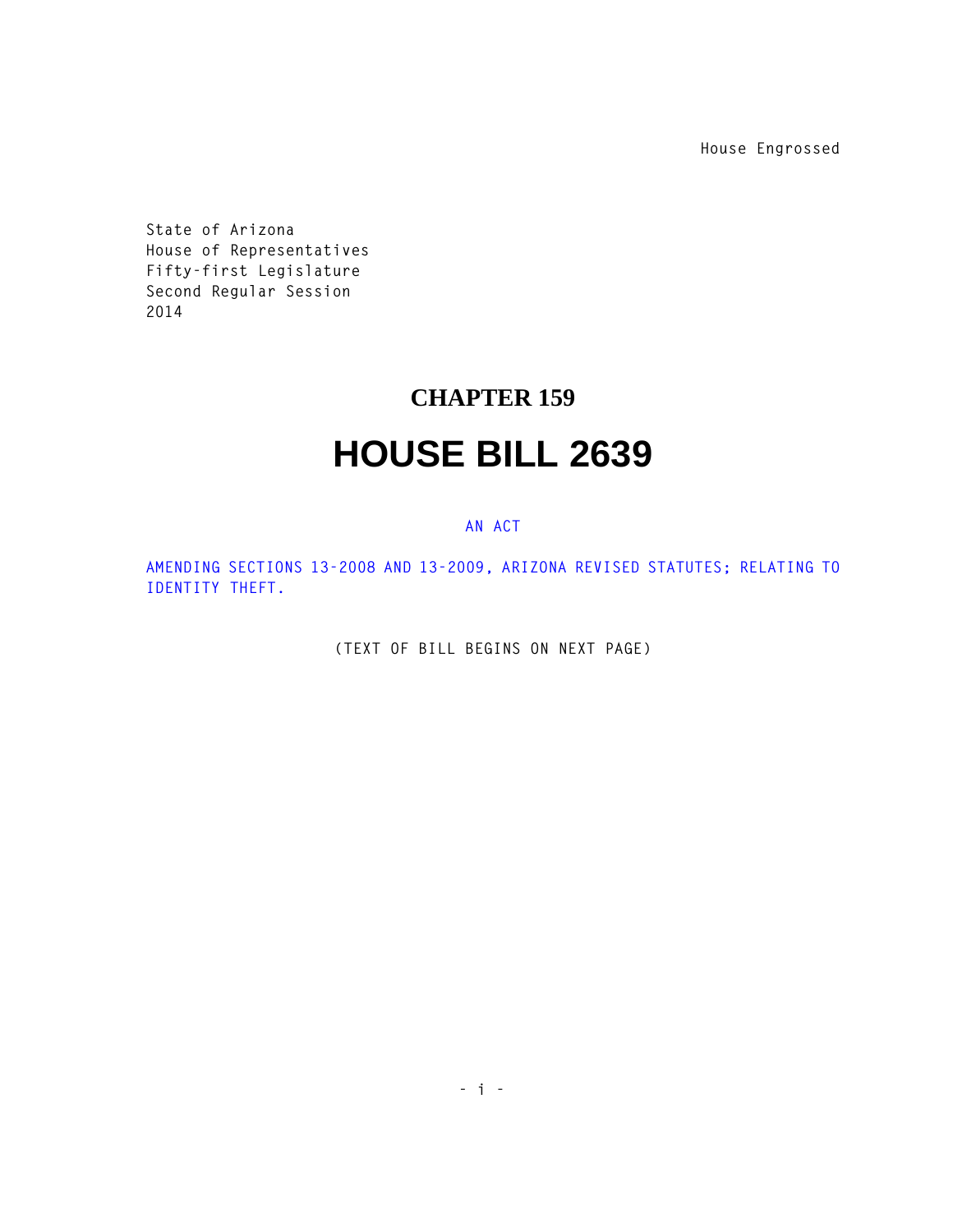**1 Be it enacted by the Legislature of the State of Arizona: 2 Section 1. Section 13-2008, Arizona Revised Statutes, is amended to 3 read: 4 13-2008. Taking identity of another person or entity; 5 classification 6 A. A person commits taking the identity of another person or entity if** 

**7 the person knowingly takes, purchases, manufactures, records, possesses or 8 uses any personal identifying information or entity identifying information 9 of another person or entity, including a real or fictitious person or entity, 10 without the consent of that other person or entity, with the intent to obtain 11 or use the other person's or entity's identity for any unlawful purpose or to 12 cause loss to a person or entity whether or not the person or entity actually 13 suffers any economic loss as a result of the offense, or with the intent to 14 obtain or continue employment.** 

**15 B. A person commits knowingly accepting the identity of another person 16 if the person, in hiring an employee, knowingly does both of the following:** 

**17 1. Accepts any personal identifying information of another person from 18 an individual and knows that the individual is not the actual person 19 identified by that information.** 

**20 2. Uses that identity information for the purpose of determining 21 whether the individual who presented that identity information has the legal 22 right or authorization under federal law to work in the United States as 23 described and determined under the processes and procedures under 8 United 24 States Code section 1324a.** 

**25 C. B. On the request of a person or entity, a peace officer in any 26 jurisdiction in which an element of an offense under this section is 27 committed, a result of an offense under this section occurs or the person or 28 entity whose identity is taken or accepted resides or is located shall take a 29 report. The peace officer may provide a copy of the report to any other law 30 enforcement agency that is located in a jurisdiction in which a violation of 31 this section occurred.** 

**32 D. C. If a defendant is alleged to have committed multiple violations 33 of this section within the same county, the prosecutor may file a complaint 34 charging all of the violations and any related charges under other sections 35 that have not been previously filed in any precinct in which a violation is 36 alleged to have occurred. If a defendant is alleged to have committed 37 multiple violations of this section within the state, the prosecutor may file 38 a complaint charging all of the violations and any related charges under 39 other sections that have not been previously filed in any county in which a 40 violation is alleged to have occurred.** 

**41 E. D. This section does not apply to a violation of section 4-241 by 42 a person who is under twenty-one years of age.** 

**43 F. E. Taking the identity of another person or entity or knowingly 44 accepting the identity of another person is a class 4 felony.**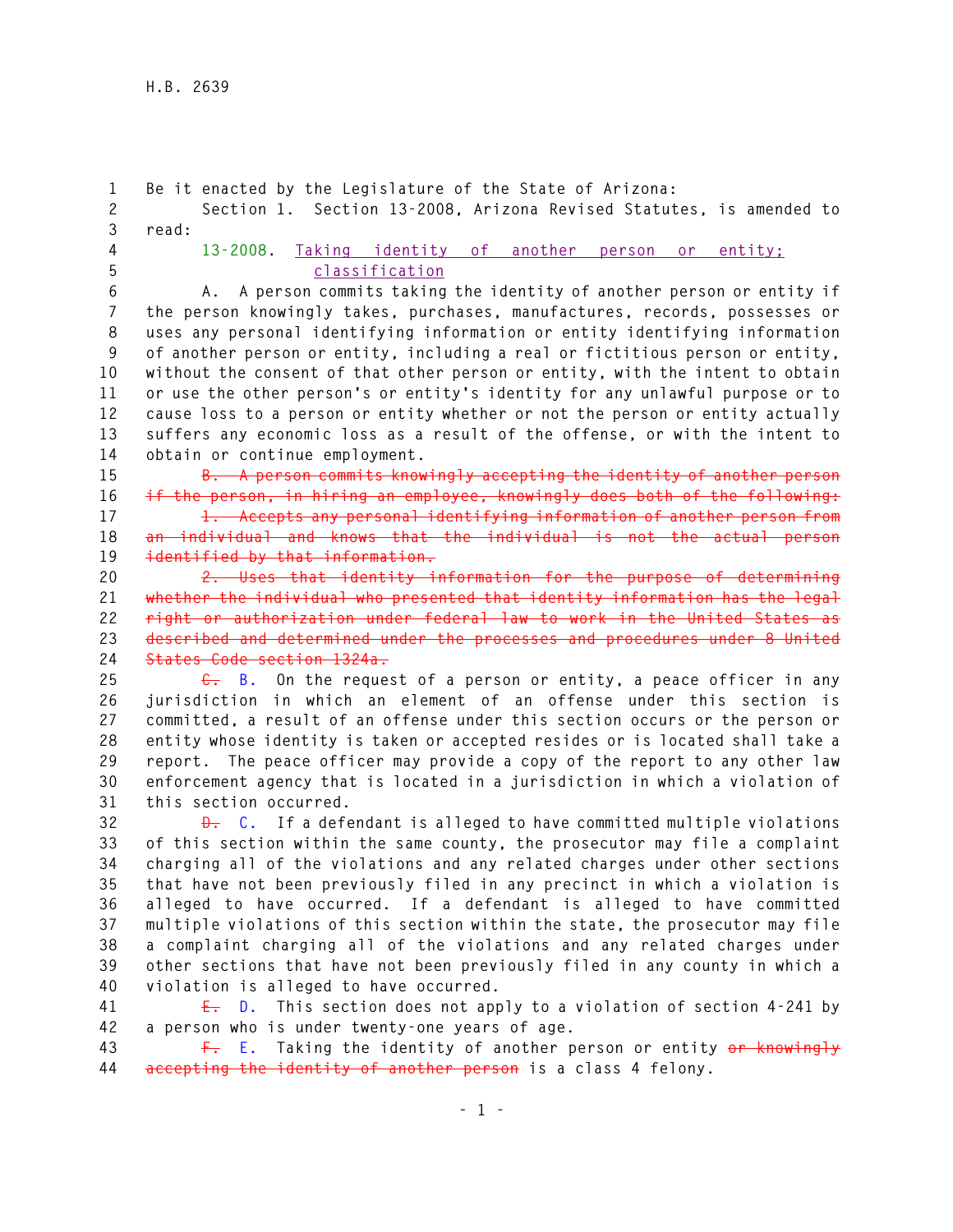**1 Sec. 2. Section 13-2009, Arizona Revised Statutes, is amended to read: 2 13-2009. Aggravated taking identity of another person or 3 entity; knowingly accepting the identity of another 4 person; classification 5 A. A person commits aggravated taking the identity of another person 6 or entity if the person knowingly takes, purchases, manufactures, records, 7 possesses or uses any personal identifying information or entity identifying 8 information of either: 9 1. Three or more other persons or entities, including real or 10 fictitious persons or entities, without the consent of the other persons or 11 entities, with the intent to obtain or use the other persons' or entities' 12 identities for any unlawful purpose or to cause loss to the persons or 13 entities whether or not the persons or entities actually suffer any economic 14 loss. 15 2. Another person or entity, including a real or fictitious person or 16 entity, without the consent of that other person or entity, with the intent 17 to obtain or use the other person's or entity's identity for any unlawful 18 purpose and causes another person or entity to suffer an economic loss of 19 three ONE thousand dollars or more. 20 3. Another person, including a real or fictitious person, with the 21 intent to obtain employment. 22 B. A PERSON COMMITS KNOWINGLY ACCEPTING THE IDENTITY OF ANOTHER PERSON 23 IF THE PERSON, IN HIRING AN EMPLOYEE, KNOWINGLY DOES BOTH OF THE FOLLOWING: 24 1. ACCEPTS ANY PERSONAL IDENTIFYING INFORMATION OF ANOTHER PERSON FROM 25 AN INDIVIDUAL AND KNOWS THAT THE INDIVIDUAL IS NOT THE ACTUAL PERSON 26 IDENTIFIED BY THAT INFORMATION. 27 2. USES THAT IDENTITY INFORMATION FOR THE PURPOSE OF DETERMINING 28 WHETHER THE INDIVIDUAL WHO PRESENTED THAT IDENTITY INFORMATION HAS THE LEGAL 29 RIGHT OR AUTHORIZATION UNDER FEDERAL LAW TO WORK IN THE UNITED STATES AS 30 DESCRIBED AND DETERMINED UNDER THE PROCESSES AND PROCEDURES UNDER 8 UNITED 31 STATES CODE SECTION 1324a. 32 B. C. In an action for aggravated taking the identity of another 33 person or entity under subsection A, paragraph 1 of this section, proof of 34 possession out of the regular course of business of the personal identifying 35 information or entity identifying information of three or more other persons 36 or entities may give rise to an inference that the personal identifying 37 information or entity identifying information of the three or more other 38 persons or entities was possessed for an unlawful purpose. 39 C. D. This section does not apply to a violation of section 4-241 by 40 a person who is under twenty-one years of age.** 

**41 D. E. Aggravated taking the identity of another person or entity OR 42 KNOWINGLY ACCEPTING THE IDENTITY OF ANOTHER PERSON is a class 3 felony.**